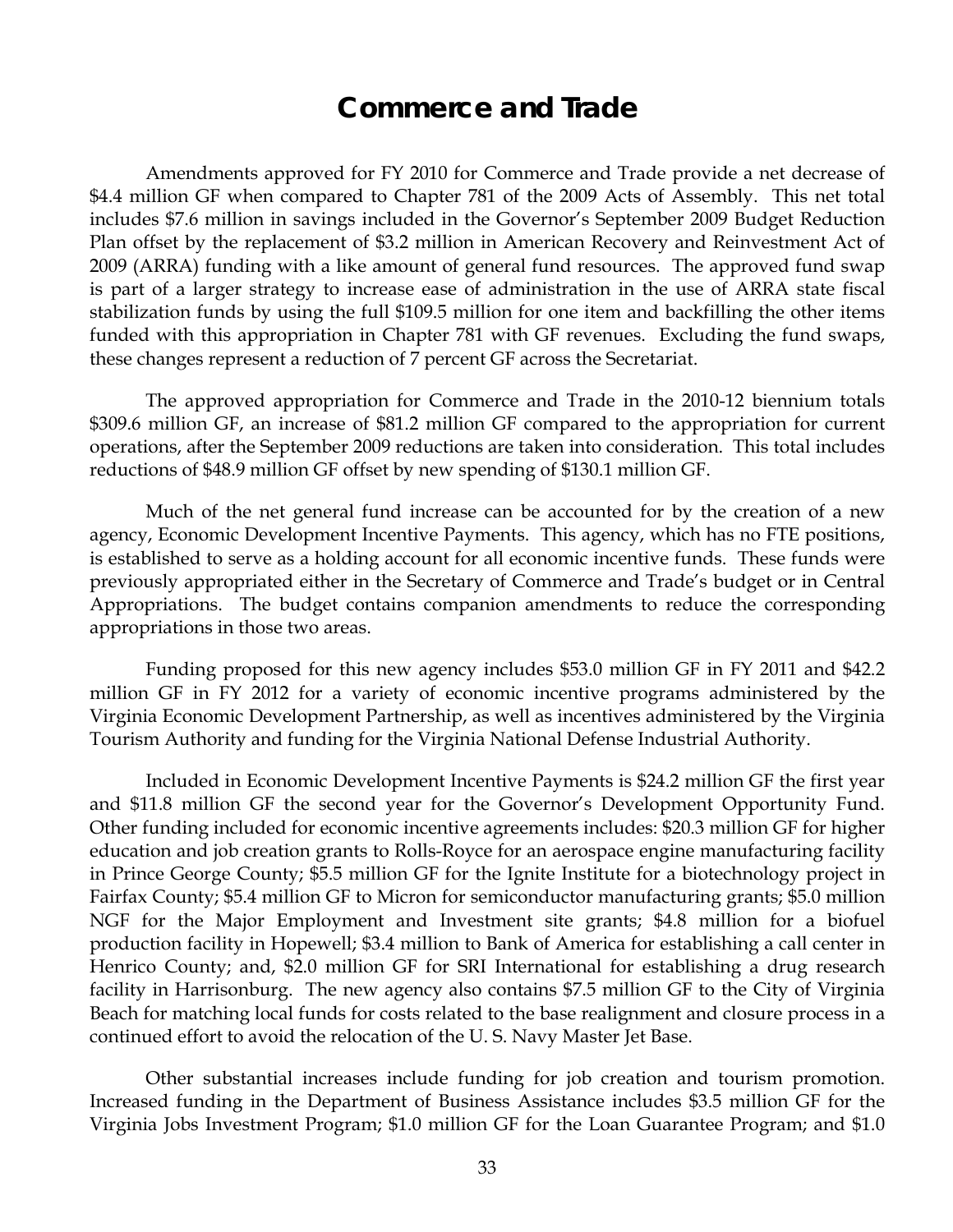million to support the Business One-Stop Program. Additional funding for the Virginia Tourism Authority includes \$7.2 million GF over the biennium for tourism promotion and cooperative advertising.

In addition, the budget includes \$7.6 million GF in the Department of Housing and Community Development (DHCD) to support programs for the homeless. These programs previously received \$4.9 million NGF each year in federal Temporary Assistance for Needy Families (TANF) funds. These funds are no longer available and therefore the general funds are provided to backfill a portion of the lost TANF funding. The DHCD budget also includes \$1.9 million GF in FY 2011 for operating funds for the Fort Monroe Authority for reuse of the facility once the U.S. Army vacates the property in 2011.

The approved budget for the Virginia Employment Commission includes an increase of \$82.7 million NGF in the first year but a decrease of \$129.1 million NGF the second year in the appropriation for unemployment insurance benefits. These amounts are based on changes in assumed federal funding based on projected unemployment rates.

# **HB 29 (Chapter 872)**

## • **Secretary of Commerce and Trade**

− *Supplant Funding for Items Funded with ARRA.* Provides \$1.6 million GF for FY 2010 to substitute for federal fiscal stabilization funds. Chapter 781 provided for the federal funds to be used for the Governor's Development Opportunity Funds (GOF) and Virginia Investment Performance (VIP) grants. A corresponding amendment in the Compensation Board instead uses the stabilization funds to support sheriffs' offices and this amendment restores general funds for the GOF and VIP grants.

## • **Department of Business Assistance**

− *Governor's September 2009 Budget Reductions.* Includes savings of \$348,453 GF and eliminates 3 positions for FY 2010 to implement the September 2009 budget reductions. Strategies to produce these savings include restructuring the administrative division and eliminating vacant positions.

# • **Department of Housing and Community Development**

− *Supplant Funding for Items Funded with ARRA.* Provides \$1.6 million GF for FY 2010 to substitute for federal fiscal stabilization funds. Chapter 781 provided for the federal funds to be used for the Fort Monroe Federal Area Development Authority (FMFADA). A corresponding amendment in the Compensation Board instead uses the stabilization funds to support sheriffs' offices and this amendment restores general funds for the FMFDA.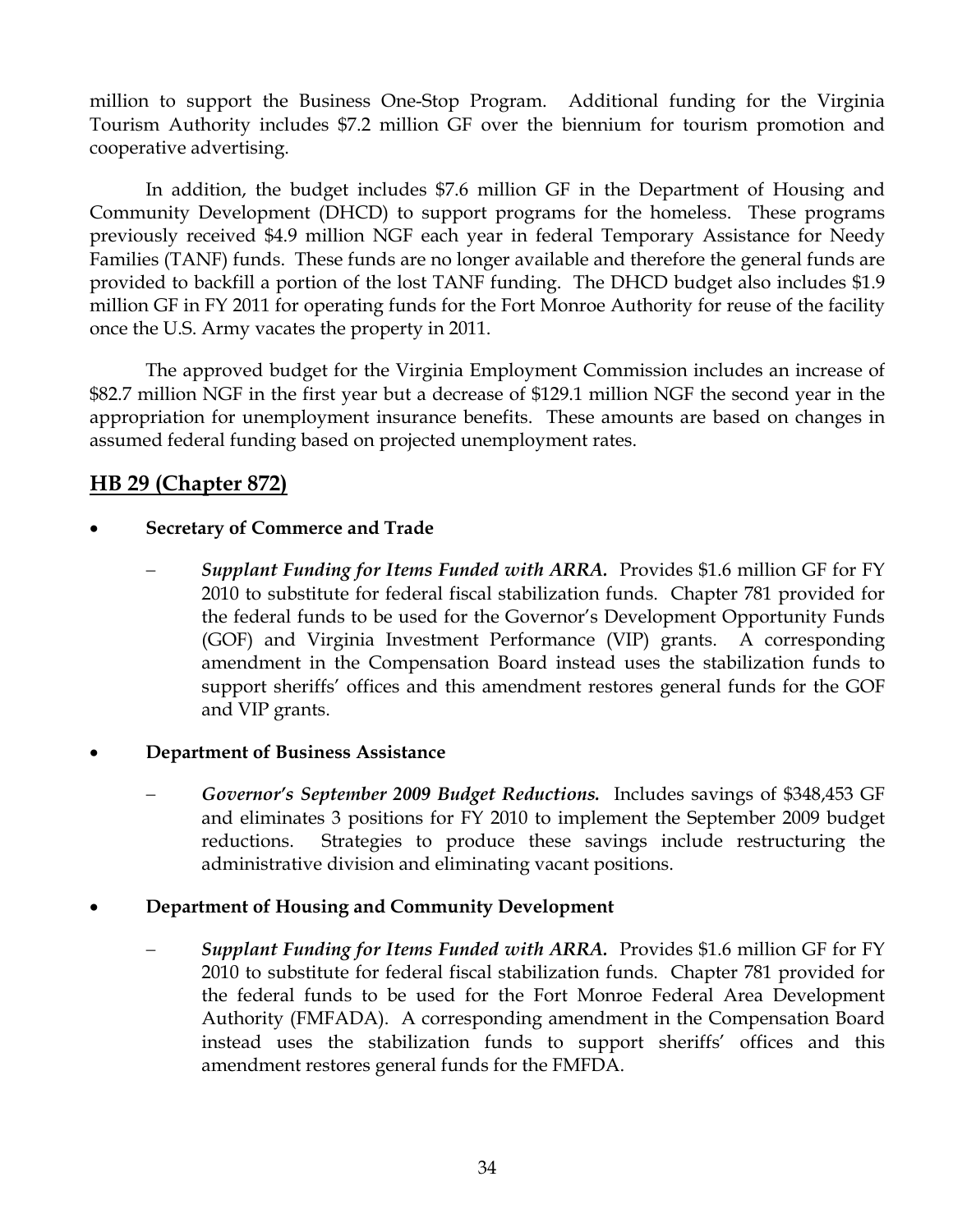− *Governor's September 2009 Budget Reductions.* Includes savings of \$3.3 million GF for FY 2010 to implement the September 2009 budget reductions. Strategies to reach these reductions include cutting \$1.25 million GF from Enterprise Zone Grants, \$750,000 GF from the Indoor Plumbing Rehabilitation program, and a onetime reduction of \$450,000 GF from the Homeless Intervention Prevention grant program.

## • **Department of Labor and Industry**

− *Governor's September 2009 Budget Reductions.* Includes savings of \$186,285 GF for FY 2010 to implement the September 2009 budget reductions.

## • **Department of Mines, Minerals and Energy**

− *Governor's September 2009 Budget Reductions.* Includes savings of \$609,494 GF and eliminates 1 position for FY 2010 to implement the September 2009 budget reductions. Strategies to meet reductions include capturing general fund balances, reducing administrative costs, and eliminating vacant positions.

## • **Department of Professional and Occupational Regulation**

− *Transfer NGF Cash Balances.* Language included in Part 3 transfers cash balances in FY 2010 of \$743,735 NGF to the general fund from administrative savings.

## • **Virginia Employment Commission**

− *Governor's September 2009 Budget Reductions.* Includes savings of \$487 GF for FY 2010 to implement the September 2009 budget reductions.

## • **Virginia Economic Development Partnership**

− *Governor's September 2009 Budget Reductions.* Includes savings of \$1.5 million GF for FY 2010 from the September 2009 budget reductions, which include implementing administrative streamlining and effecting efficiencies.

## • **Virginia Tourism Authority**

− *Governor's September 2009 Budget Reductions.* Includes savings of \$1.6 million GF for FY 2010 from the September 2009 budget reductions, which include implementing administrative streamlining and effecting efficiencies.

# **HB 30 (Chapter 874)**

- **Secretary of Commerce & Trade** 
	- − *Transfer Economic Development Incentive Programs to New Agency.* Transfers existing economic development incentive performance grants from the Secretary's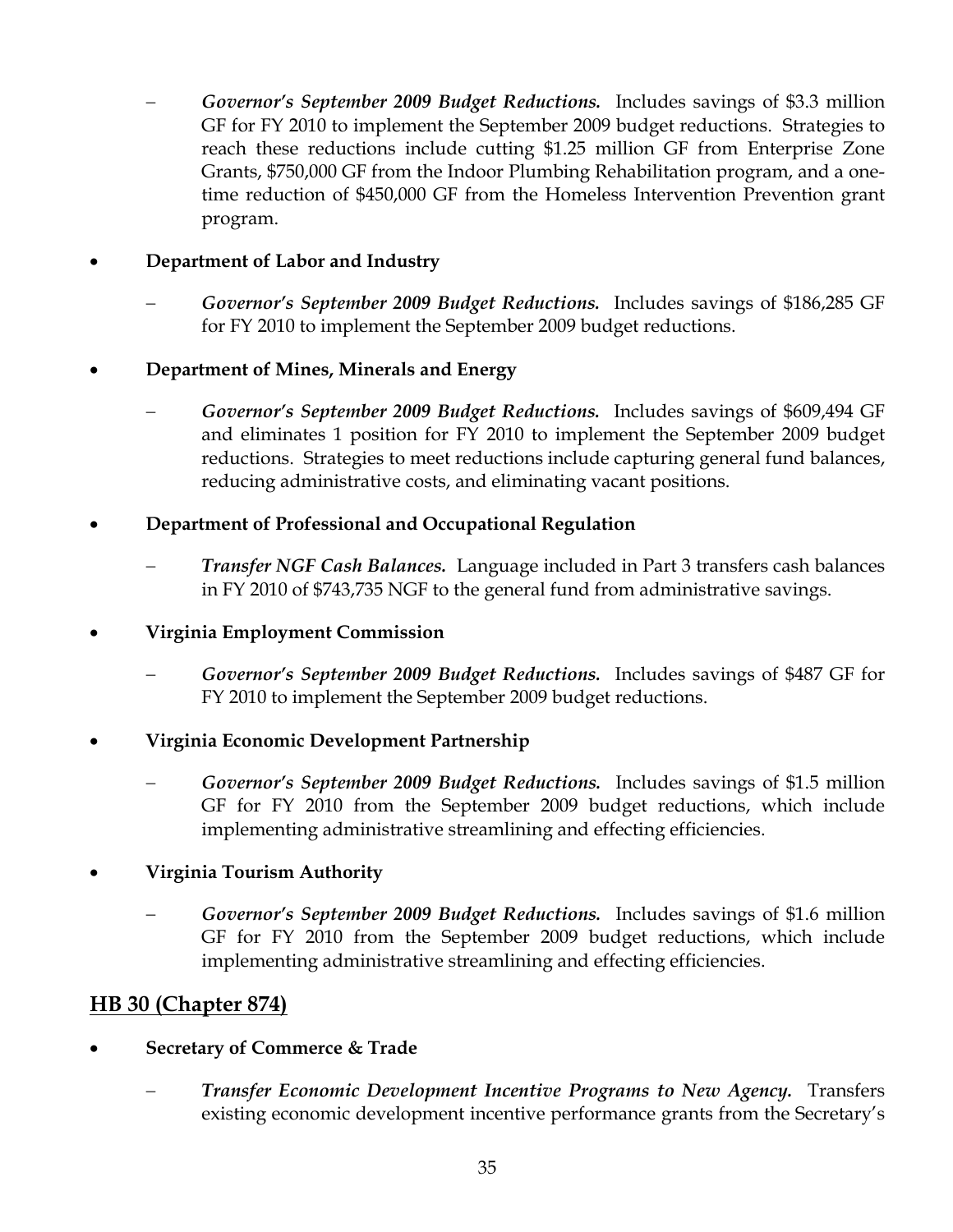budget to the Economic Development Incentive Payments agency, resulting in a decrease of \$12.1 million GF and \$375,000 NGF to the Secretary's budget each year, which is transferred to the new agency.

- − *Distribute October 2008 Budget Reductions.* Reduces funding by \$136,936 GF each year and 1 position to distribute reductions to the Governor's Office in Item 54.04 of Chapter 781 of the 2009 Acts of Assembly.
- − *Consolidate Support Staff.* Reduces funding by \$113,320 GF from eliminating a support staff position.
- *Potential Agency Merger.* Language requires the Secretary to examine the potential for administrative savings and efficiencies from merging the Department of Business Assistance and the Virginia Economic Development Partnership and report his findings to the Governor's Commission on Government Reform and Restructuring and the General Assembly.
- **Economic Development Incentive Payments** 
	- − *Create New Agency as Holding Account.* Provides \$53.0 million GF and \$475,000 NGF in FY 2011, and \$42.2 million GF and \$375,000 NGF in FY 2012 for economic development programs administered by the Virginia Economic Development Partnership, the Virginia Tourism Authority, and the Virginia National Defense Industrial Authority. The following programs are included in this new account:
		- *Governor's Development Opportunity Fund.* Provides \$23.9 million GF in FY 2011 and \$11.8 million GF in FY 2012 for economic development incentive payments. The fund provides grants or loans to localities to assist in the creation of new jobs and investment in accordance with criteria established by legislation.
		- *Governor's Motion Picture Opportunity Fund.* Provides \$1.0 million GF each year, \$475,000 NGF in FY 2011, and \$375,000 NGF in FY 2012 for performance-based incentive payments to attract film industry production activity to the Commonwealth. The source of the nongeneral funds is from the digital media fee, which is a surcharge established by the 2009 General Assembly on in-room video services at hotels and motels.
		- *Virginia Investment Partnership and Major Eligible Employer Grants.* Provides \$1.8 million GF in FY 2011 and \$6.8 million GF in FY 2012 for the Virginia Investment Partnership Grant Program and the Major Eligible Employer Grant Program. The payments are based on negotiated grants awarded to select projects that invest in Virginia and promote stable or growing employment opportunities. The selected companies must meet the investment and job creation criteria required by the performance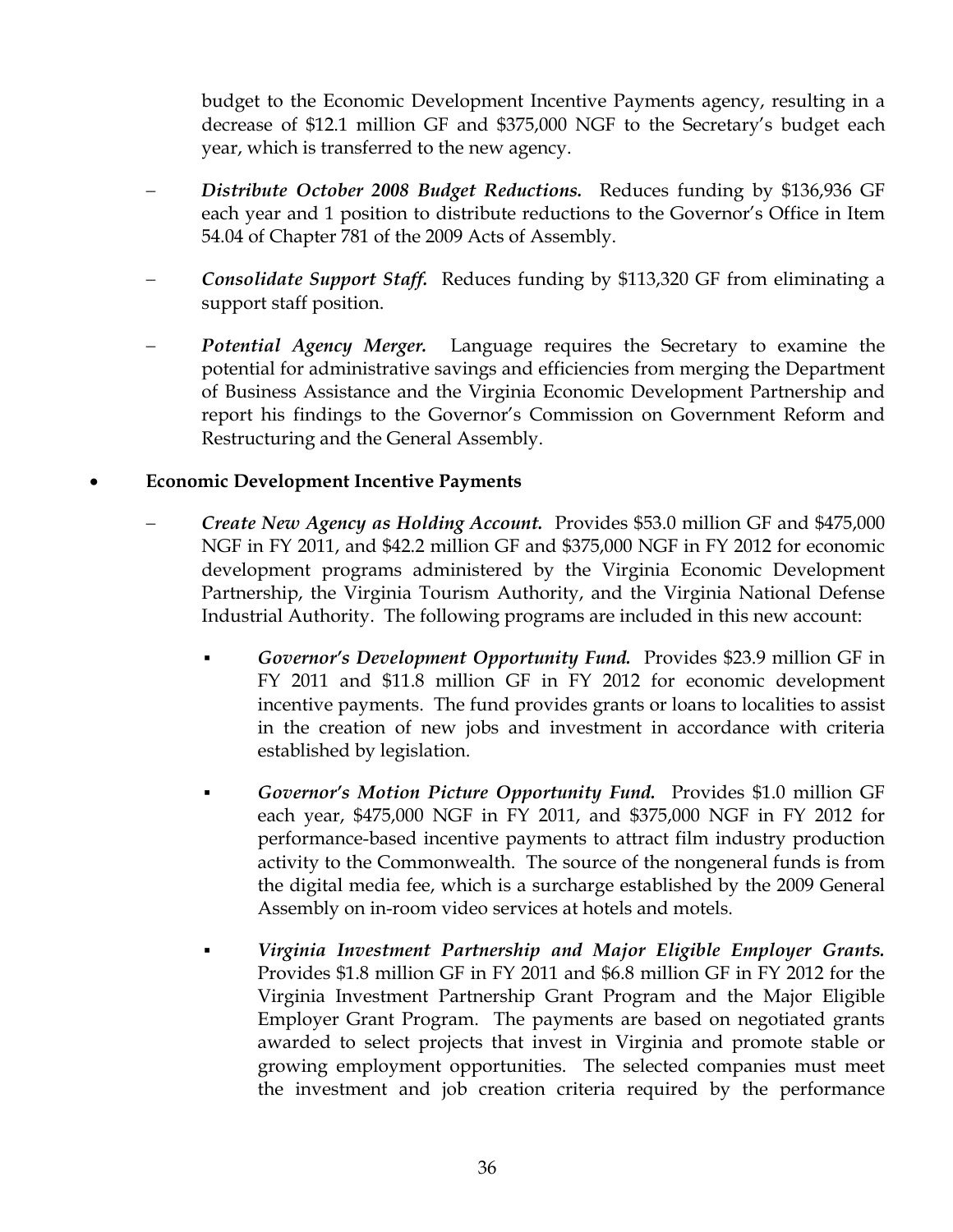agreements and the level of funding is based on when agreed-upon payments are due.

- *Semiconductor Performance Grants.* Provides \$1.6 million GF in FY 2011 and \$3.8 million GF in FY 2012 for semiconductor manufacturing performance grants to Micron Technologies. These amounts reflect the payment schedule stipulated in the *Code of Virginia*.
- *Aerospace Engine Facility Incentive Payments.* Provides \$12.8 million GF in FY 2011 and \$7.5 million GF in FY 2012 to fund the payment schedule specified in the *Code of Virginia* for the Rolls-Royce aeroengine facility in Prince George County. The payments include funding for higher education and job creation grants.
	- **Ignite Institute Incentive Payments.** Provides \$5.5 million GF in FY 2012 for the Ignite Institute, a proposed biotechnology venture in Fairfax County. Legislation passed in the 2010 General Assembly Session to authorize new incentives for this new facility. The payment schedule will be based on job creation, commitments of additional capital investment, and research collaborations with Virginia universities.
- *MEI Site Grant Fund.* Authorizes \$5.0 million NGF in FY 2011 for the Major Employment and Investment (MEI) site grant fund to assist political subdivisions in the performance of site development work for prospective MEI projects. Legislation passed the 2010 General Assembly to establish this new fund and it is anticipated that the Tobacco Indemnification and Community Revitalization Commission will provide the grant for a project in southside Virginia.
- **SRI International Incentive Payment.** Provides \$1.0 million GF in FY 2011 and \$1.0 million GF in FY 2012 for payment to SRI International, an independent, nonprofit research institute, which established its Center for Advanced Drug Research in Harrisonburg.
- *Base Realignment and Closure.*Provides \$7.5 million GF in FY 2011 to the City of Virginia Beach for matching local funds for costs related to the base realignment and closure process in a continued effort to avoid the relocation of the U. S. Navy Master Jet Base to another state. Language requires that any proceeds from lease or sale of land purchased with this or prior appropriations shall be used for additional land acquisition.
- *Expand Use of GOF Recoveries.* Includes language that would allow up to \$5.0 million of any unclaimed or unused funds from prior awards from the Governor's Development Opportuntiy Fund to be used by Prince George County for site improvements related to the Rolls-Royce project.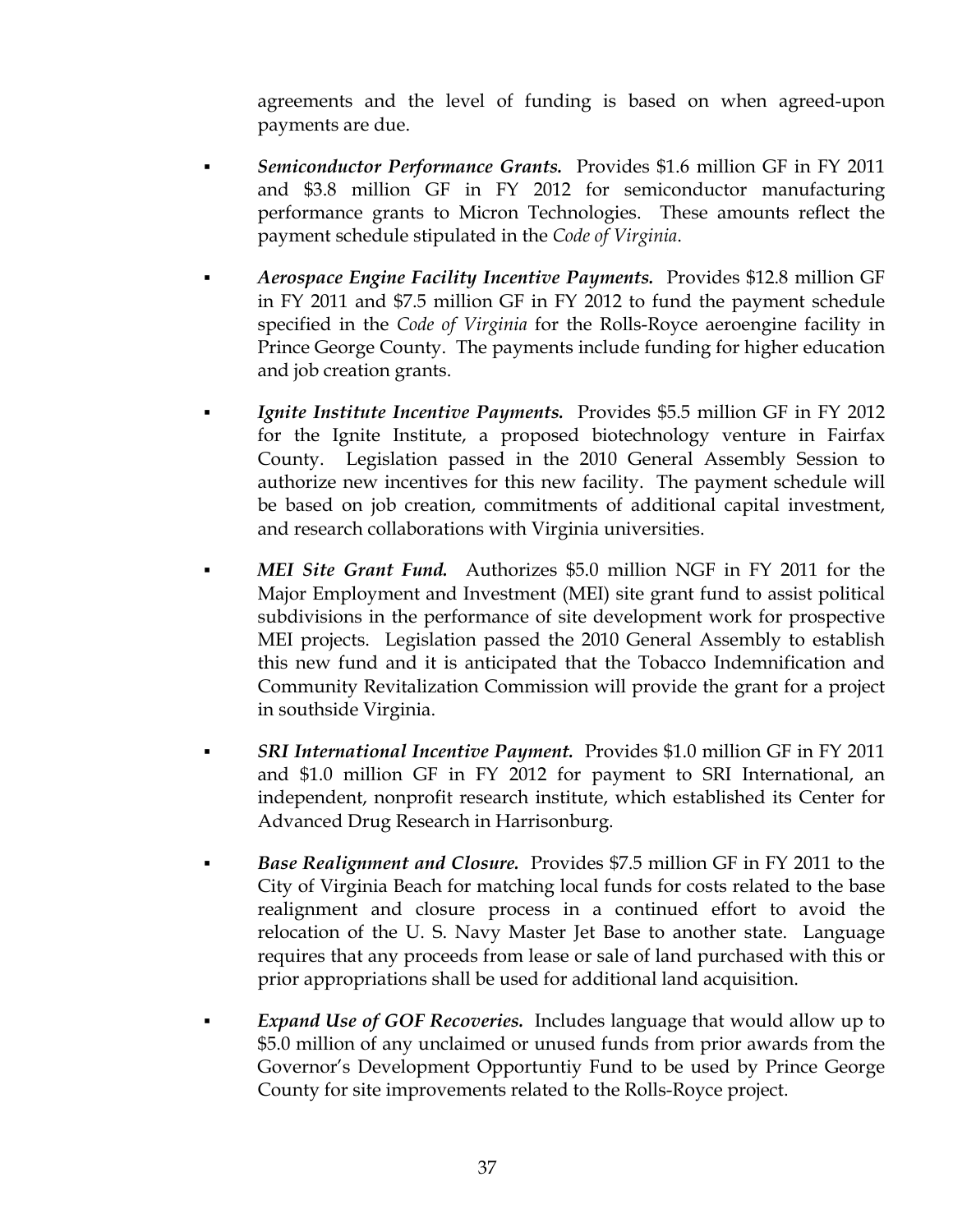- *Biofuels Production Fund.*Provides \$4.8 million GF in FY 2012 to be deposited to the Biofuels Production Fund for a biofuel production facility under construction in the City of Hopewell once it meets the statutorily required production levels to qualify for a biofuel production grant.
- *Grant for Computer Equipment Purchase.* Provides \$3.4 million GF in FY 2011 for reimbursement of sales and use taxes paid by an eligible entity for purchase of certain computer equipment and enabling hardware pursuant to the second enactment clause of SB 130/HB 302 of the 2010 Session.

#### • **Department of Business Assistance**

- − *Governor's September 2009 Budget Reductions.* Continues the strategies announced in September 2009 for a savings of \$570,331 GF in FY 2011 and \$495,818 GF in FY 2012 and a reduction of 3 positions.
- − *Additional Administrative Reduction.* Reduces funding by \$100,000 GF in FY 2011 and \$474,513 GF in FY 2012 from savings to be achieved through reducing administrative expenses and implementing efficiencies.
- − *Virginia Jobs Investment Program.* Provides an additional \$3.5 million GF in FY 2011 for the Virginia Jobs Investment Program. Language is also included that directs that a minimum of 10 percent of the amounts provided for the program shall be transferred to the Small Business Jobs Grant Fund created by HB 943 of the 2010 Session.
- − *Loan Guarantee Program.* Provides an additional \$1.0 million GF in FY 2011 for the Loan Guarantee Program, which is used to guarantee loans made to small businesses.
- *Business One-Stop Program.* Provides \$500,000 GF each year to support the Business One-Stop Program administered by DBA.

#### • **Department of Housing and Community Development**

− *Governor's September 2009 Budget Reductions.* Continues the strategies announced in September 2009 for a savings of \$3.9 million GF in FY 2011, and \$3.9 million GF in FY 2012 and a reduction of 27 positions. Included within these amounts are annual reductions to the Enterprise Zone Grants of \$1.0 million, the Southeast Rural Community Action project of \$594,000, the Indoor Plumbing Rehabilitation program of \$500,000, the Homeless Intervention Prevention grant program of \$450,000, funding for Planning District Commissions of \$319,139, and the Southwest Virginia Water Construction grants of \$238,765. The introduced budget also proposes eliminating annual supplemental funding of \$295,426 for Lenowisco, George Washington, Rappahannock-Rapidan and Northern Virginia PDC's.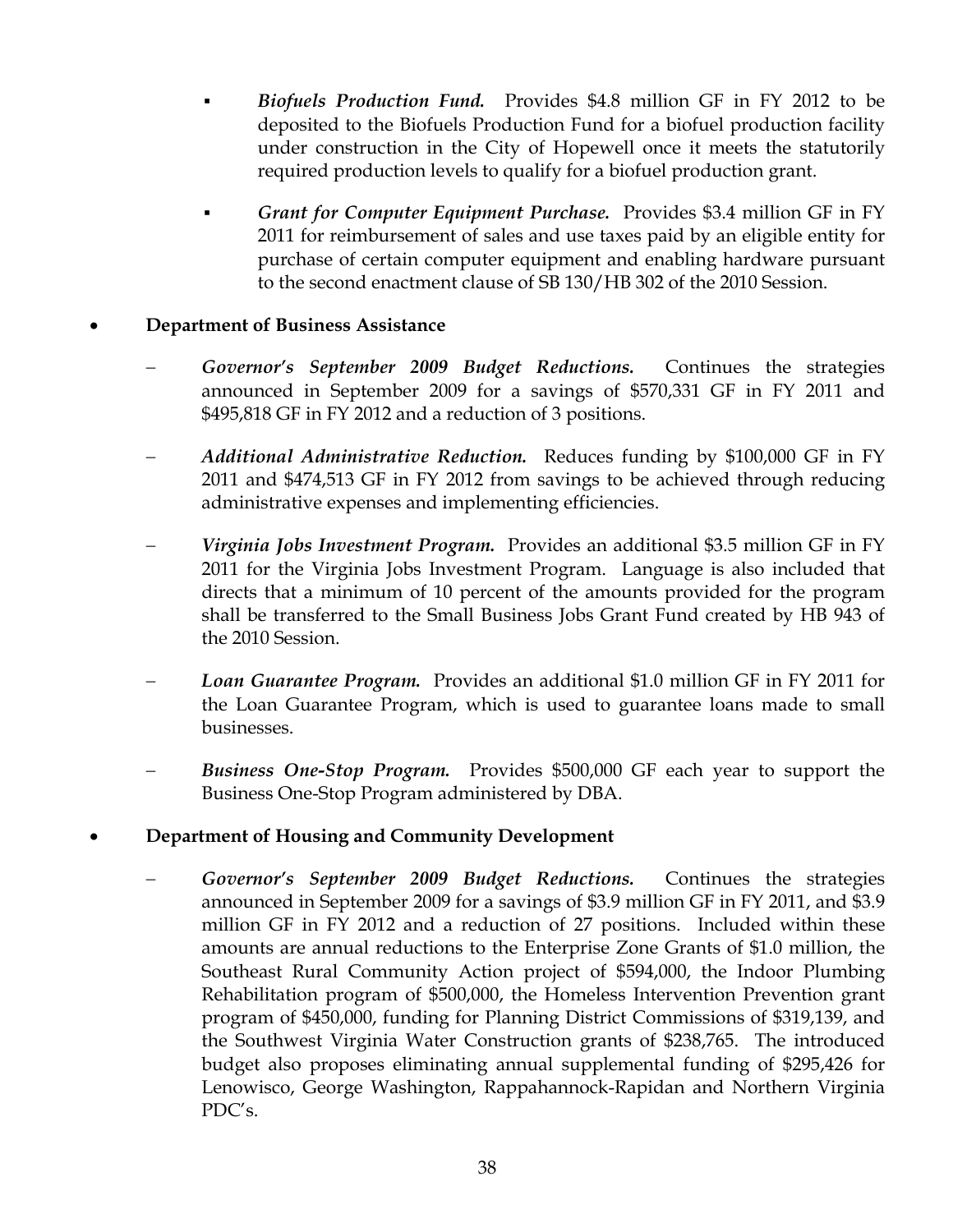- − *Additional Reductions for Planning District Commissions.* Applies additional reductions for Planning District Commissions for savings totaling \$256,003 in each year.
- − *Eliminate Mortgage Assistance Counseling.* Removes \$250,000 GF each year that had previously been provided for foreclosure counseling services.
- − *General Fund Support to Programs for the Homeless.* Provides \$3.2 million GF in FY 2011 and \$4.4 million GF in FY 2012 to support programs for the homeless. The programs were previously supported with \$4.9 million annually in federal funds from the Temporary Assistance for Needy Families (TANF) program. The TANF funds are no longer available for this purpose so general fund support is proposed to partially restore the loss of the federal funds.
- **Fort Monroe Authority.** Provides \$1.9 million GF in FY 2011 for the Fort Monroe Authority. Legislation enacted in 2007 and amended by the 2010 General Assembly provides for the conveyance of Fort Monroe to the Authority, which is tasked with implementing a reuse plan for Fort Monroe.

#### • **Department of Labor and Industry**

- Governor's September 2009 Budget Reductions. Continues the strategies announced in September 2009 for a savings of \$232,370 GF in FY 2011 and \$232,370 GF in FY 2012.
- − *Additional Administrative Reduction.* Reduces funding by \$242,950 GF each year from savings to be achieved through reducing administrative expenses and implementing efficiencies
- − *Enact Apprenticeship Programs Fees.* Includes language authorizing the Department of Labor and Industry to collect a \$55 annual application fee for participants enrolling in apprenticeship programs. These funds are used to supplant \$253,550 GF each year, which is replaced by the NGF fee revenues.
- **Penalty and Interest on Health and Safety Violations.** Includes revenue in the amount of \$192,781 each year, which is transferred to the general fund, from the assumption that the agency will enforce the full amount of penalties and interest in all cases of health and safety violations.

## • **Department of Mines, Minerals and Energy**

− *Governor's September 2009 Budget Reductions.* Continues the strategies announced in September 2009 for a savings of \$745,152 GF in FY 2011 and \$824,640 GF in FY 2012. Includes a reduction of 1 position and converting another FTE from general to nongeneral funds.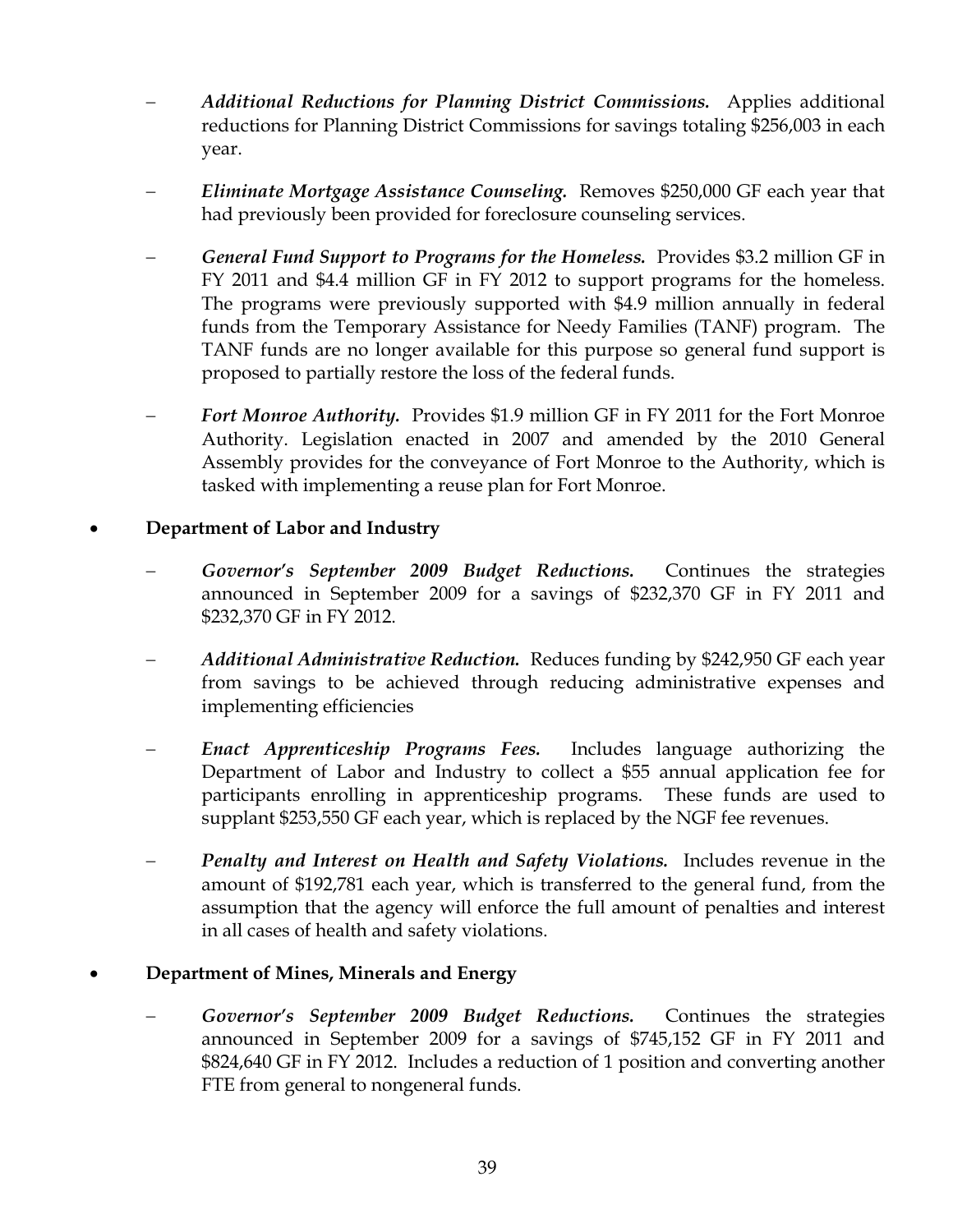- − *Additional Administrative Reduction.* Reduces funding by \$750,000 GF in FY 2012 from savings to be achieved through reducing administrative expenses and implementing efficiencies
- − *Establish Annual Gas and Oil Well Permit Renewal Fee.* Includes a reduction of \$320,000 GF each year, which is replaced with \$320,000 NGF each year from revenue from establishing a \$300 fee for annual permit renewals. There is currently an initial permit fee but no fee for renewing permits. Language is included to implement this fee.
- − *Increase Coal and Mineral Mine Safety Program Annual License Fees.* Includes a reduction of \$108,620 GF each year to be replaced with \$108,620 NGF from revenue from increasing the coal and mineral mine safety fees. Language is included to increase these fees to \$350 for a coal mine license and \$400 for a mineral mine license.

## • **Department of Professional and Occupational Regulation**

− *Increase Appropriation for Administrative Costs and Criminal Record Checks.*  Includes \$212,315 NGF in FY 2011 and \$234,883 NGF in FY 2012 to reflect an increase in revenues and expenses for administrative costs, including conducting criminal record checks for real estate licenses.

#### • **Virginia Economic Development Partnership**

- − *Governor's September 2009 Budget Reductions.* Continues the strategies announced in September 2009 for a savings of \$1. 5 million GF in FY 2011 and \$1.6 million GF in FY 2012. This reflects a 10 percent reduction to the Partnership's appropriation.
- − *Additional Administrative Reduction.* Reduces funding by \$176,104 GF in FY 2011 and \$697,997 GF in FY 2012 from savings to be achieved through reducing administrative expenses and implementing efficiencies.
- − *National and International Advertising Campaign.* Provides \$2.25 million GF each year to implement an aggressive national and international advertising campaign to market Virginia through the Partnership.
- − *Overseas Economic Development Offices.* Provides \$500,000 GF in FY 2011 and \$1.0 million GF in FY 2012 to establish economic development offices in China, India and the United Kingdom and expand the VALET program.
- − *Biotechnology Wet-Laboratory Program.* Provides \$1.5 million GF each year to establish a Virginia Biotechnology Wet-Laboratory Program to provide loans and grants to construct or upgrade wet-lab space. Language directs that the funds in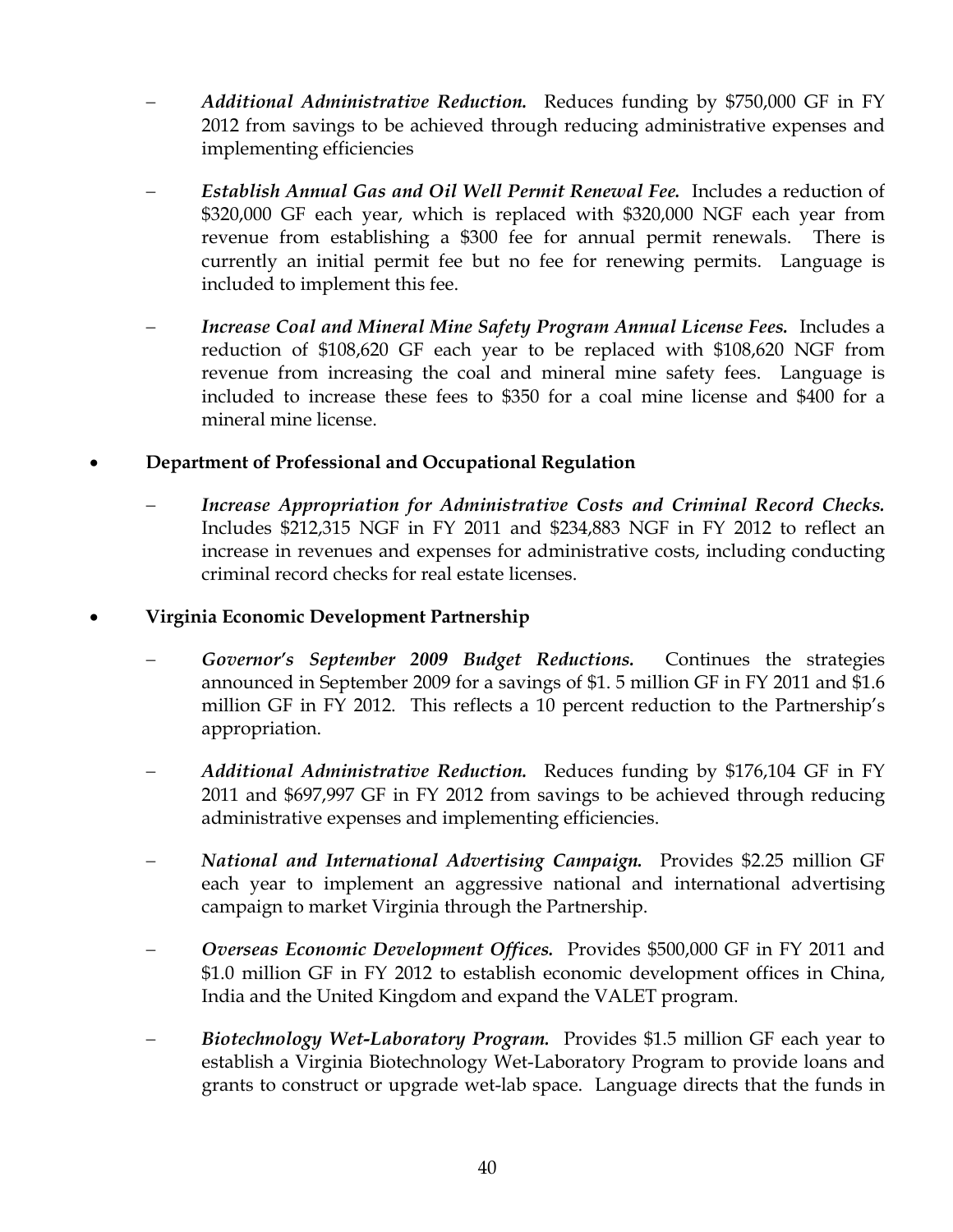the first year shall be provided to George Mason University to upgrade biotechnology lab facilities on its Prince William County campus.

− *Commercial Space Flight Authority.* Provides an increase of \$1.4 million GF in FY 2011 and \$1.0 million in FY 2012 to fund a portion of the Commercial Space Flight Authority's operating expenses.

## • **Virginia Employment Commission**

- *Unemployment Insurance Benefits.* Adjusts the appropriation for unemployment insurance benefits by an increase of \$82.7 million NGF in FY 2011 but a decrease of \$129.1 million NGF in FY 2012. These funds are paid from the Unemployment Insurance Trust Fund and these appropriation levels are based on projected unemployment rates.
- *Administration of ARRA Funding.* Provides an appropriation of \$7.0 million NGF in FY 2011 and \$6.0 million NGF in FY 2012 from the American Recovery and Reinvestment Act of 2009 for administration of workforce development and unemployment insurance programs.
- *Elimination of Reed Act Funds.* Reduces the appropriation of administrative funding by \$8.3 million NGF each year, which was one-time funding in the base budget.
- **Virginia Tourism Authority** 
	- − *Governor's September 2009 Budget Reductions.* Continues the strategies announced in September 2009 for a savings of \$1. 6 million GF in FY 2011 and \$1.6 million GF in FY 2012. This reflects a 10 percent reduction to the Authority's appropriation.
	- **Tourism Promotion.** Provides an increase of \$3.6 million GF each year to expand tourism promotion efforts. These funds are directed as follows:
		- \$3.1 million GF each year shall be used to promote Virginia tourism industries through an enhanced advertising campaign, including at least \$1.0 million GF each year from these amounts for a cooperative advertising program in partnership with private sector tourism businesses and regional tourism entities.
		- \$300,000 GF each year shall be provided to the "See Virginia First" publicprivate partnership operated by the Virginia Association of Broadcasters.
		- \$100,000 GF each year shall be provided to the "See Virginia Parks" publicprivate partnership operated by the Virginia Association of Broadcasters focused on promoting Virginia State Parks.